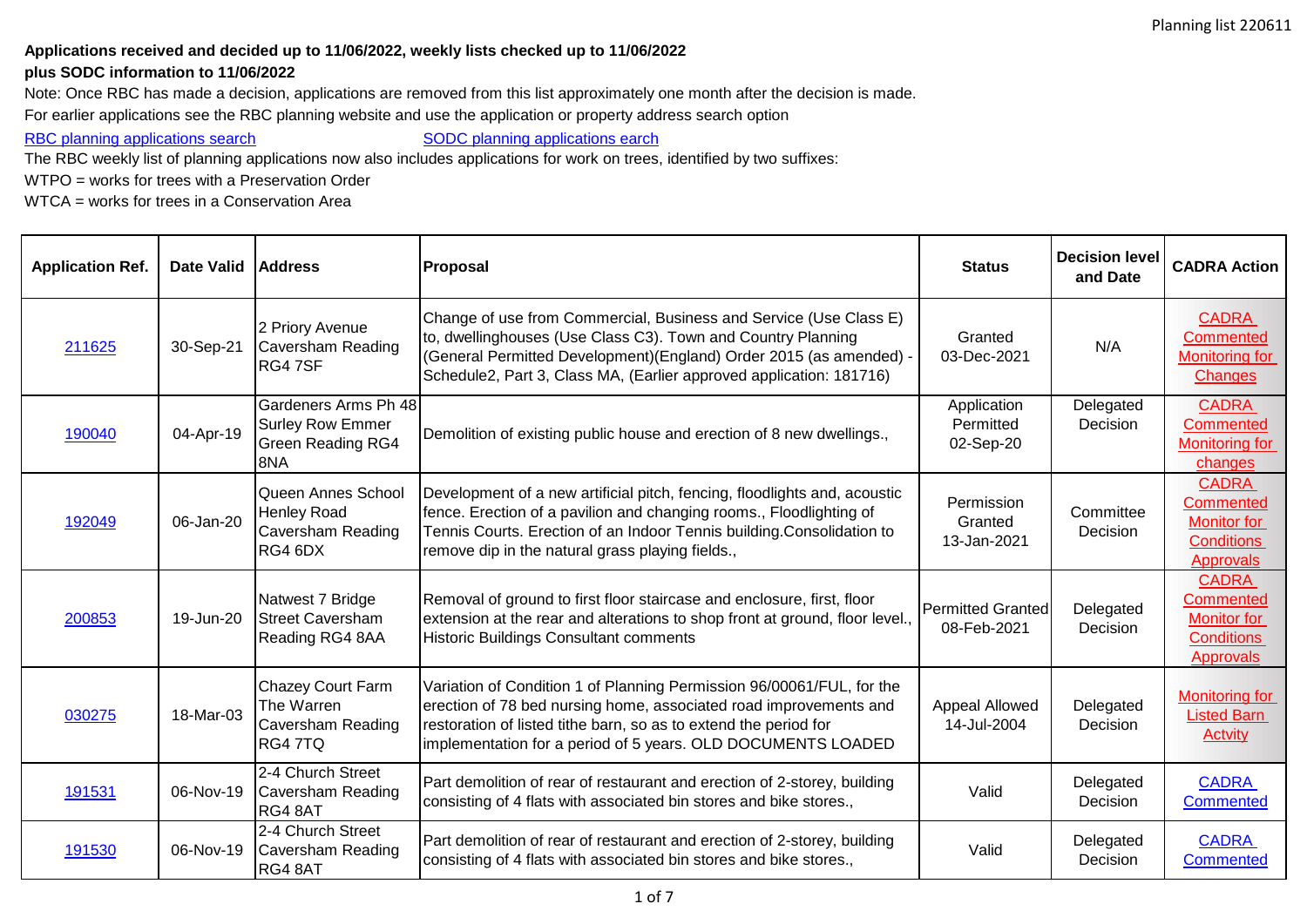| <b>Application Ref.</b> | <b>Date Valid</b> | <b>Address</b>                                                                       | Proposal                                                                                                                                                                                                                                                                                                                                                                                                                                                                                                                                                                                                                                                                                                                                                                                                                                                                                        | <b>Status</b>                                                                                                                         | <b>Decision level</b><br>and Date    | <b>CADRA Action</b>                                                                                             |
|-------------------------|-------------------|--------------------------------------------------------------------------------------|-------------------------------------------------------------------------------------------------------------------------------------------------------------------------------------------------------------------------------------------------------------------------------------------------------------------------------------------------------------------------------------------------------------------------------------------------------------------------------------------------------------------------------------------------------------------------------------------------------------------------------------------------------------------------------------------------------------------------------------------------------------------------------------------------------------------------------------------------------------------------------------------------|---------------------------------------------------------------------------------------------------------------------------------------|--------------------------------------|-----------------------------------------------------------------------------------------------------------------|
| 200188                  | 16-Mar-20         | SSE 55 Vastern Road<br>Reading RG1 8BU                                               | Demolition of existing structures and erection of a series of, buildings<br>ranging in height from 1 to 11 storeys, including, residential dwellings<br>(C3 use class) and retail floorspace (A3 use, class), together with a new 3276463 Planning<br>north-south pedestrian link, connecting, Christchurch Bridge to Vastern<br>Road, Amended block designs, cycle-way, floor layouts, raod crosssing.<br>Environment Agency shading objection, Energy and Wind docs New<br>New Documents - Strategic Shared Cycle Footway/All floors/Elevations.                                                                                                                                                                                                                                                                                                                                              | APP/E0345/W/21/<br>Permission<br>Granted 17-Mar-<br>22                                                                                | Committee<br>Decision<br>31-Mar-2021 | <b>CADRA</b><br>Commented<br>Appeal<br><b>Statement</b><br><b>Added</b><br><b>Monitor for</b><br><b>Changes</b> |
| 182252                  | 03-Apr-19         | <b>HERMES</b> (Network<br>Rail/Royal Mail) 80<br>Caversham Road<br>Reading RG1 1AA   | Outline application considering access, landscaping, layout and scale,<br>involving the demolition of all existing buildings and structures (Classes<br>B1a & B2) and erection of new buildings ranging between basement<br>and 2 25 storeys in height, providing 658 (79 x studio, 227x1, 335x2 &<br>17x3-bed) residential units, office accommodation (Class B1a), flexible<br>ground floor Class A1-3 uses, a community centre(Class D1), health<br>centre uses (Class D1) and various works including car parking,<br>servicing, public and private open space, landscaping, highways,<br>pedestrian and vehicular access and associated works. This application<br>is accompanied by an Environmental Statement. Public bodies<br>comments; Cross Rail, Thames Water etc. Revised day-light report.<br>Revised energy report. Amended plans                                                | Permission<br>Granted<br>30-Mar-2022                                                                                                  | Committee<br>Decision                | <b>CADRA</b><br><b>Commented</b><br><b>Monitor for</b><br><b>Changes</b>                                        |
| 200328                  | 27-Feb-20         | <b>AVIVA Vastern Court</b><br>(TGI Fridays - The<br>Range) Caversham<br>Road Reading | Outline planning permission for Demolition and redevelopment to,<br>comprise: up to 115,000 sqm GEA in one or more land uses<br>comprising:, Residential (Class C3 and including PRS); Offices (Use<br>Class B1(a);, development in Use Classes A1, A2, A3 (retail), A4 (public<br>house), A5, (take away), C1 (hotel), D1 and D2 (community and<br>leisure); car, parking; provision of new plant and renewable energy<br>equipment;, creation of servicing areas and provision of associated<br>services,, including waste, refuse, cycle storage, and lighting; and for<br>the, laying out of the buildings., Heritage Consultnant comments,<br>Response to Environment Agency Objection. Transport comments.<br>Ecological Impact Assessment. Comments: Thames Water, RBC<br>Acces, RBC Parks, Network Rail. Environmental Statement and Appeal<br>documents Appeal docs. and Amended plans | Appeal by<br><b>Developer</b><br>APP/E0345/W/21/<br>3289748<br><b>Statements Due</b><br>18-Feb-2022<br><b>Event Date</b><br>26-Apr-22 | Committee<br>Decision                | <b>CADRA</b><br><b>Commented</b><br><b>Reiterated</b><br><b>Comments to</b><br>Inspectorate                     |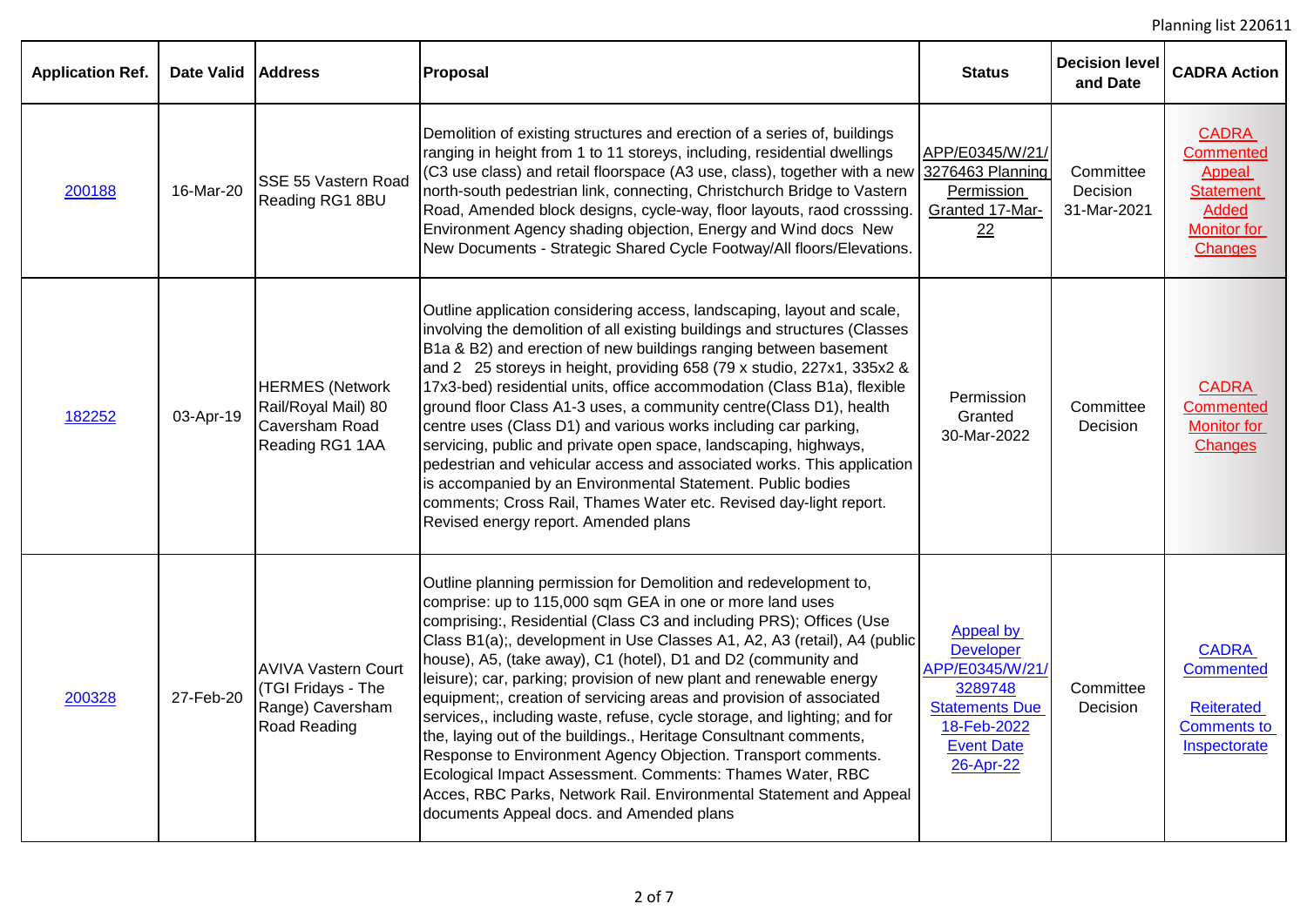Planning list 220611

| <b>Application Ref.</b> | <b>Date Valid</b> | <b>Address</b>                                                                                        | Proposal                                                                                                                                                                                                                                                                                                                                                                                                                                                                                                                                                                                            | <b>Status</b>                                                                      | <b>Decision level</b><br>and Date               | <b>CADRA Action</b>                                                                        |
|-------------------------|-------------------|-------------------------------------------------------------------------------------------------------|-----------------------------------------------------------------------------------------------------------------------------------------------------------------------------------------------------------------------------------------------------------------------------------------------------------------------------------------------------------------------------------------------------------------------------------------------------------------------------------------------------------------------------------------------------------------------------------------------------|------------------------------------------------------------------------------------|-------------------------------------------------|--------------------------------------------------------------------------------------------|
| 211843                  | 25-Nov-21         | Reading Golf Club<br>Kidmore End Road<br><b>RG4 8SQ</b>                                               | Outline planning application, with matters reserved in respect of,<br>Appearance, for demolition of the existing clubhouse and the erection of Secretary of State<br>a new residential scheme (c3 use to include affordable housing)<br>Emmer Green Reading andpublic open space at the former reading golf club, Comments are<br>still being accepted. Comments by Thames Water, Chilterns<br><b>Conservation Board</b>                                                                                                                                                                            | Decided Not to<br>Call-in Application<br>31-Mar-22                                 | Committee<br>Granted<br>Permission<br>02-Mar-22 | <b>CADRA</b><br><b>Commented</b><br><b>Monitoring for</b><br><b>Conditions</b><br>Approval |
| 210018                  | 26-Jan-21         | Reading Golf Club<br>Kidmore End Road<br><b>Emmer Green Reading</b><br><b>RG4 8SQ</b>                 | Outline planning application, with matters reserved in respect of,<br>Appearance, for demolition of the existing clubhouse and the erection,<br>of a new residential-led scheme (c3 use to include affordable<br>housing) and the provision of community infrastructure at reading golf<br>club, Added comments: Natural England, Historic England, Berkshire<br>Archaelogy, Thames Valley Police, Forestry Commission, Thames<br>Water. Sport England. Objection from Kidmore End Parish Council.<br>RBC consultant comments added, SODC comments. Chilterns<br><b>Conservation Board comments</b> | Application<br>Refused 21-Jul-21<br>APP/E0345/W/22/<br>3291615<br><b>WITHDRAWN</b> | Committee<br>Decision<br>21-Jul-21              | <b>CADRA</b><br><b>Commented</b>                                                           |
| 210279                  | 18-Feb-21         | 389 Gosbrook Road<br><b>Caversham Reading</b><br>RG4 8ED                                              | Demolition of existing building and erection of new building, containing 6<br>flats with associated car parking and landscaping.,                                                                                                                                                                                                                                                                                                                                                                                                                                                                   | Valid                                                                              | Delegated<br>Decision                           | <b>CADRA</b><br><b>Commented</b>                                                           |
| 210373                  | 22-Apr-21         | Pipers Island, Pipers<br><b>Island Ltd Bridge</b><br><b>Street Reading RG4</b><br>8AH                 | Change of use of existing restaurant and bar (Use Class E) to form a, 3<br>bedroom Dwellinghouse (Use Class C3) including ancillary storage at,<br>ground floor level, Environment Agency objection                                                                                                                                                                                                                                                                                                                                                                                                 | Valid                                                                              | N/A                                             | <b>CADRA</b><br><b>Commented</b>                                                           |
| 211739                  | 09-Nov-21         | 2-4 Send Road<br>Caversham Reading<br>RG4 8EH                                                         | 2-4 Send Road Caversham Reading RG4 8EH Added Landscape plans                                                                                                                                                                                                                                                                                                                                                                                                                                                                                                                                       | Valid                                                                              | Delegated<br>Decision                           | <b>CADRA</b><br><b>Commented</b>                                                           |
| 212061                  | 21-Dec-21         | <b>Richfield Driving</b><br>Range (River<br>Academy) Richfield<br>Avenue Reading<br>Berkshire RG1 8EQ | The demolition of existing driving range structures and the,<br>development of a new three-storey 8 form entry school for years 11 -16,<br>including a SEND unit and 300 place 6th form (total school, capacity of<br>1500 pupils) including the creation of a new access from, Richfield<br>Road, new parking area, cycle parking landscaped areas,, external play<br>areas, Multi Use Games Area (MUGA) and sporting pitches, Reading<br>Design Review Panel Comments                                                                                                                             | Permission<br>Granted<br>01-Jun-2022                                               | N/A                                             | <b>CADRA</b><br>Commented                                                                  |
| 211922                  | 08-Dec-21         | Caversham Post<br>Office, Flat 1 30<br><b>Church Street Reading</b><br>RG4 8AU                        | Change of use of first-floor beautician studio to 1 x flat provide<br>andconsolidation of 2nd floor flat with changes to access stairs<br>(amended),                                                                                                                                                                                                                                                                                                                                                                                                                                                | Valid                                                                              | Delegated<br>Decision                           | <b>CADRA</b><br><b>Commented</b>                                                           |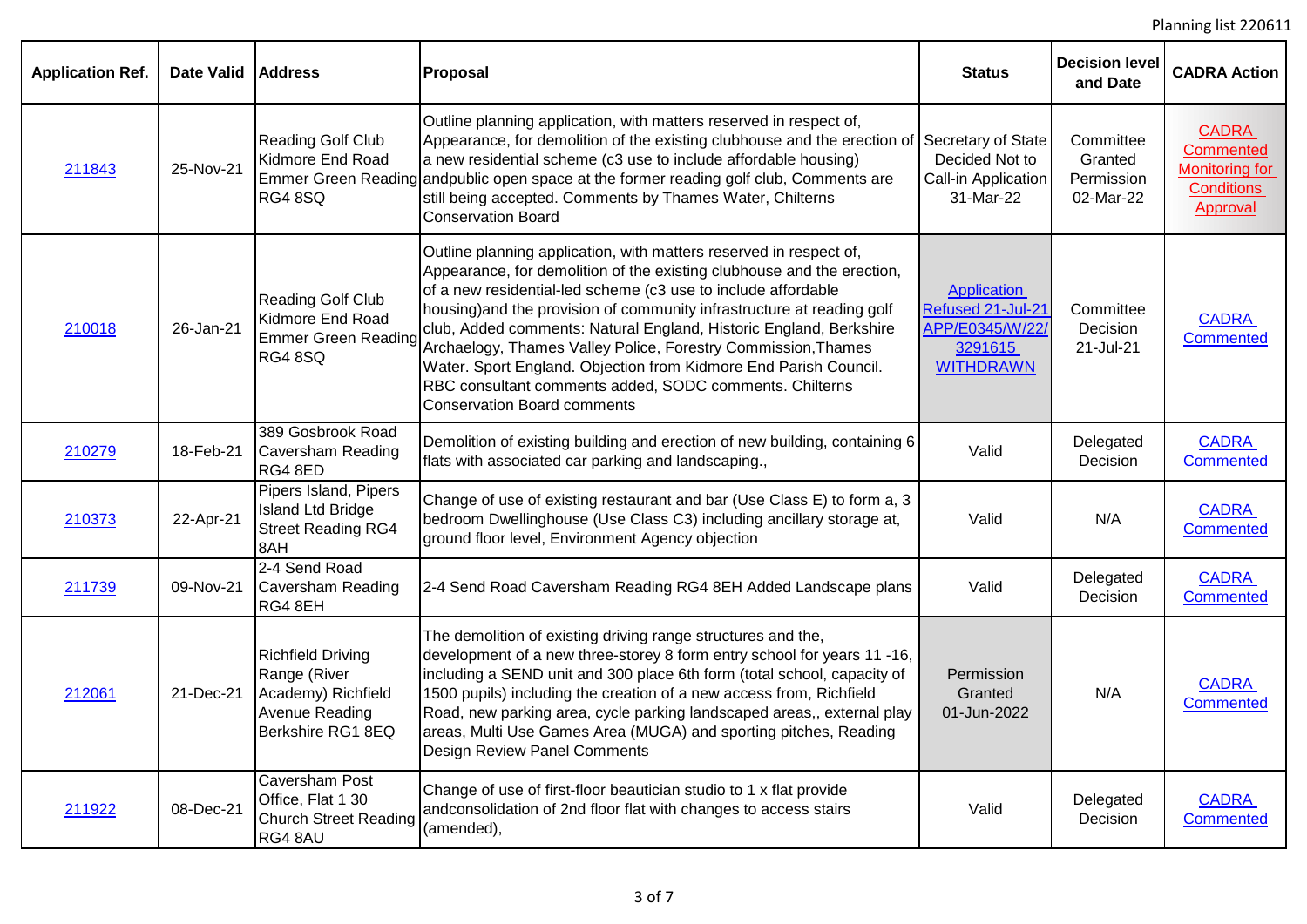| <b>Application Ref.</b> | <b>Date Valid</b> | <b>Address</b>                                                        | <b>Proposal</b>                                                                                                                                                                                                                                                                                                                                                                                                                                                                                                                                                                                                                                                                                                                                                                                                                                                                                               | <b>Status</b>              | <b>Decision level</b><br>and Date | <b>CADRA Action</b>              |
|-------------------------|-------------------|-----------------------------------------------------------------------|---------------------------------------------------------------------------------------------------------------------------------------------------------------------------------------------------------------------------------------------------------------------------------------------------------------------------------------------------------------------------------------------------------------------------------------------------------------------------------------------------------------------------------------------------------------------------------------------------------------------------------------------------------------------------------------------------------------------------------------------------------------------------------------------------------------------------------------------------------------------------------------------------------------|----------------------------|-----------------------------------|----------------------------------|
| 220409                  | 17-Mar-22         | Caversham Park<br>Peppard Road<br><b>Caversham Reading</b><br>RG4 8TZ | Redevelopment of Caversham Park for 64 assisted living units (Class,<br>C2) for the over 55 s through the conversion of Caversham Park House,<br>64 bed care home (Class C2), 61 age-restricted retirement dwellings,<br>including conversion of the existing buildings Bursars House, The Lodge<br>and 2 Caversham Park Drive (Class C3), 5 market dwellings (ClassC3),<br>28 affordable dwellings (Class C3), and refurbishment and extension of<br>the existing pavilion to provide changing facilities, caf tudio and sports<br>provision comprising 2 no. croquet lawns, 2 no.bowling greens, an<br>additional tennis court, refurbishment of the existing tennis court and<br>associated parking and landscaping (Identical appln. no. 220410 for<br>Listed Building consent) Comments: CAAC, RBC Leisure Services, TV<br>Police Conservation & Urban design Officer, Berkshire Gardens<br><b>Trust</b> | Valid                      | N/A                               | <b>CADRA</b><br><b>Commented</b> |
| 220364                  | 16-Mar-22         | Caversham RG4 8QL                                                     | The Piggery Gravel Hill Demolition of B1c workships and construction of two detached<br>dwellings. SODC advising RBC of application - P22/S0339/ND1                                                                                                                                                                                                                                                                                                                                                                                                                                                                                                                                                                                                                                                                                                                                                           | No Objections<br>22-Apr-22 | N/A                               | <b>CADRA</b><br><b>Commented</b> |
| 220350                  | 06-Apr-22         | Onc House 68 St<br>Johns Road Reading<br>RG4 5AL                      | Demolition of B2 warehouse to construct 6 x 3 bedroom houses and 1<br>x, 2 bedroom house with associated landscaping.,                                                                                                                                                                                                                                                                                                                                                                                                                                                                                                                                                                                                                                                                                                                                                                                        | Valid                      | N/A                               | <b>CADRA</b><br><b>Commented</b> |
| 220548                  | 11-Apr-22         | 18 Church Road<br>Reading RG4 7AD                                     | First floor rear and side extensions, single storey rear extension, new<br>front boundary wall and gates. Alterations to window fenestration.                                                                                                                                                                                                                                                                                                                                                                                                                                                                                                                                                                                                                                                                                                                                                                 | Valid                      | N/A                               | <b>CADRA</b><br><b>Commented</b> |
| 220535                  | 08-Apr-22         | 5 Grass Hill Reading<br>RG4 7TJ                                       | Erection of two 3-bed detached dwellings with associated garaging,<br>without complying with condition no. 2 (approved plans) of planning,<br>permission 201233 (CADRA Commented) to allow for changes to the<br>siting, layout and, appearance of both dwellings,                                                                                                                                                                                                                                                                                                                                                                                                                                                                                                                                                                                                                                            | Valid                      | Delegated<br>Decision             |                                  |
| 220471                  | 11-Apr-22         | 106 Westfield Road<br>Reading RG4 8HJ                                 | Single-storey rear extension. New parking layout, landscaping, and<br>internal alterations to facilitate conversion from 9 residential units(Class<br>C3) to 8 residential units (Class C3) (Amended Description), CADRA<br>Commented on 190846                                                                                                                                                                                                                                                                                                                                                                                                                                                                                                                                                                                                                                                               | Valid                      | Delegated<br>Decision             | <b>CADRA</b><br><b>Commented</b> |
| 220630                  | 28-Apr-22         | Land at Highdown<br><b>Avenue Emmer Green</b><br>Reading RG4 8QS      | Pre-application advice for residential development with up to 35<br>residential dwellings,                                                                                                                                                                                                                                                                                                                                                                                                                                                                                                                                                                                                                                                                                                                                                                                                                    | Valid                      | N/A                               | Withdrawn                        |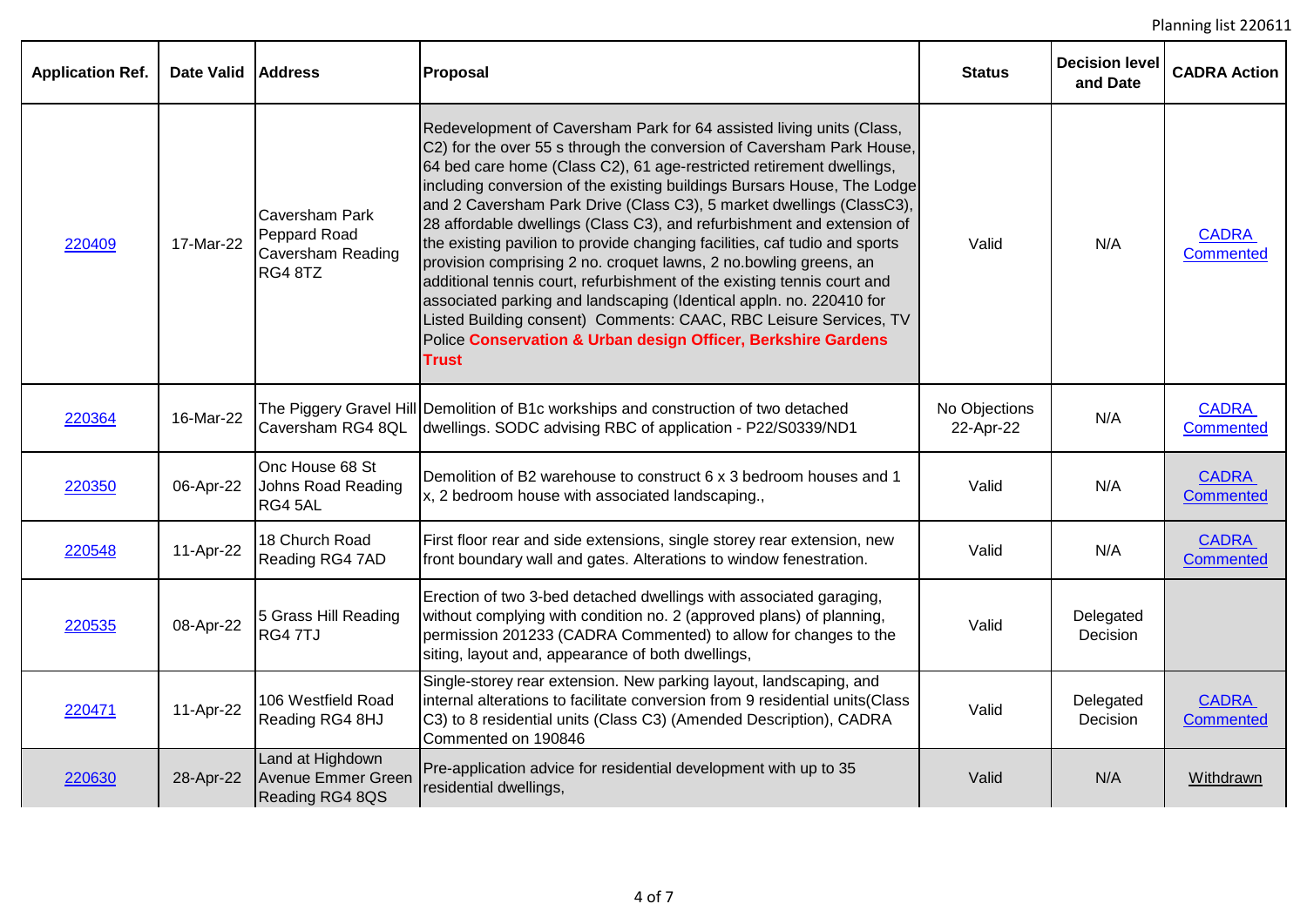| <b>Application Ref.</b> | <b>Date Valid</b> | <b>Address</b>                                                                                   | Proposal                                                                                                                                                                                                                                                                                                                                                             | <b>Status</b>                                  | <b>Decision level</b><br>and Date | <b>CADRA Action</b>              |
|-------------------------|-------------------|--------------------------------------------------------------------------------------------------|----------------------------------------------------------------------------------------------------------------------------------------------------------------------------------------------------------------------------------------------------------------------------------------------------------------------------------------------------------------------|------------------------------------------------|-----------------------------------|----------------------------------|
| 220652                  | 04-May-22         | <b>Chambers Copse</b><br><b>Kidmore End Road</b><br><b>Chalkhouse Green</b><br>Reading RG4 9AU   | In SODC - Change of use of two agricultural buildings into 3 dwellings.,                                                                                                                                                                                                                                                                                             | Valid                                          | N/A                               | Withdrawn                        |
| 220638                  | 29-Apr-22         | <b>Grove Road Emmer</b><br><b>Green Reading</b>                                                  | Application for prior notification of proposed development by,<br>telecommunications code systems operators.,                                                                                                                                                                                                                                                        | <b>Refusal Expected</b>                        | N/A                               |                                  |
| 220587                  | 20-Apr-22         | <b>St Peters Hill</b><br><b>Caversham Reading</b>                                                | Application for prior notification of proposed development by,<br>telecommunications code systems operators.,                                                                                                                                                                                                                                                        | <b>Premisssion Not</b><br>Given<br>14-Jun-2022 | N/A                               |                                  |
| 220379                  | 13-May-22         | 30 Prospect Street<br><b>Caversham Reading</b>                                                   | Certificate of lawfulness for existing use as a Chinese hot foot,<br>takeaway - Sui Generis,                                                                                                                                                                                                                                                                         | Valid                                          | N/A                               |                                  |
| 220189                  | 17-May-22         | 205 - 213 Henley Road<br>And Land To The Rear<br>Of 215-219 Henley<br>Road RG4 6LJ               | Demolition of nos. 205-213 Henley Road and rear gardens of nos., 205-<br>219 Henley Road and erection of 2 retirement living apartments, blocks<br>(C3 use-age restricted) including communal spaces with, supporting car<br>parking, open space landscaping and associated, infrastructure. Access<br>into the site from the adjacent development on, Henley Road., | Valid                                          | N/A                               | <b>CADRA</b> to<br>Review        |
| 220653                  | 04-May-22         | 16 Bridge Street<br><b>Caversham Reading</b>                                                     | Change of use of 1st Floor from Class E (offices) to C3 (dwelling,<br>houses) to comprise 2 flats. Prior Notification under Class MA, Part 3of<br>Schedule 2 of the Town and Country Planning (General Permitted<br>Development) Order 2015.,                                                                                                                        | Valid                                          | N/A                               |                                  |
| 220623                  | 27-Apr-22         | Land at Reading<br>Abbey Rugby Club<br>Peppard Road Emmer<br>Green Reading,<br>Berkshire RG4 8XA | In SODC - Removal of existing outbuildings and erection of a children's<br>day, nursery (use class E), including associated parking / servicing, bin<br>storage, outdoor play area and landscaping.,                                                                                                                                                                 | Valid                                          | N/A                               |                                  |
| 220591                  | 11-May-22         | The Moorings Mill<br><b>Green Reading RG4</b><br>8EX                                             | Certificate of Lawfulness for Existing use as commercial boatyard,                                                                                                                                                                                                                                                                                                   | Valid                                          | N/A                               | CADRA to<br><b>Review</b>        |
| 220641                  | 25-May-22         | Site Adjacent 1<br>Woodcote Way<br>Reading RG4 7HE                                               | Construction of new dwellinghouse                                                                                                                                                                                                                                                                                                                                    | Valid                                          | N/A                               |                                  |
| 220761                  | 24-May-22         | <b>Henley Road</b><br>Caversham Reading<br>RG4 9RA                                               | Change of use of an established lake for recreation and sports,<br>purposes,                                                                                                                                                                                                                                                                                         | Valid                                          | N/A                               | <b>CADRA</b><br><b>Commented</b> |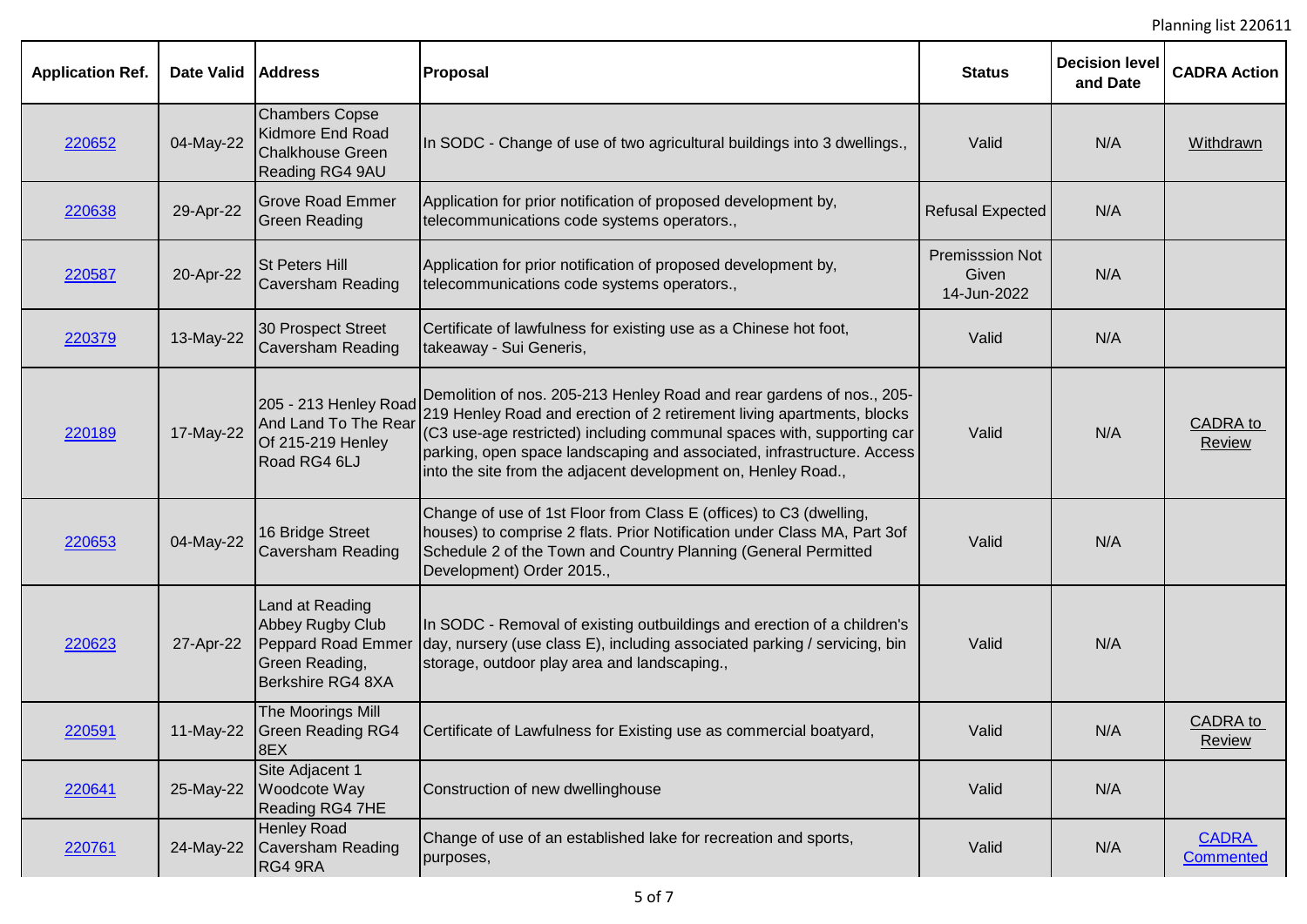Planning list 220611

| <b>Application Ref.</b> | Date Valid Address |                                                          | <b>Proposal</b>                                                                                                                                                                                               | <b>Status</b> | Decision level<br>and Date | <b>CADRA Action  </b> |
|-------------------------|--------------------|----------------------------------------------------------|---------------------------------------------------------------------------------------------------------------------------------------------------------------------------------------------------------------|---------------|----------------------------|-----------------------|
| 220738                  | 19-May-22          | Reading Golf Club<br>Kidmore End Road<br>Reading RG4 8SQ | Application for approval of details reserved by conditions 19, (Habitat<br>Enhancement Scheme), 20 (Construction Environmental, Management<br>Plan) and 44 (Archaeology) of planning permission ref., 211843, | Valid         | N/A                        | CADRA to<br>Review    |
| 220752                  |                    | 23-May-22 Green Reading RG4<br>18ND                      | 29 Surley Row Emmer Single Storey Front Extension, Internal Alterations, Detached Garage,<br>and Decking,                                                                                                     | Valid         | N/A                        |                       |

| <b>SOUTH OXFORDSHIRE</b> |           |                                                                                   |                                                                                                                                                                                                               |                                           |     |                                  |
|--------------------------|-----------|-----------------------------------------------------------------------------------|---------------------------------------------------------------------------------------------------------------------------------------------------------------------------------------------------------------|-------------------------------------------|-----|----------------------------------|
| P22/S1691/FUL            | 12-May-22 | Caversham Lake<br><b>Watersports Henley</b><br>Road Caversham RG4 purposes<br>9RA | Change of use of an established lake for recreation and sports                                                                                                                                                |                                           | N/A | <b>CADRA</b><br>Commented        |
| P22/S1511/FUL            | 13-Apr-22 | Land at Reading<br>Club Peppard Road<br><b>Emmer Green RG4</b><br>8XA             | Abbey Rugby Football Removal of existing outbuildings and erection of a children's day<br>nursery (use class E), including associated parking / servicing, bin<br>storage, outdoor play area and landscaping. |                                           | N/A |                                  |
| P22/S1383/FUL            | 13-Apr-22 | Club Mapledurham<br>RG47UT                                                        | Caversham Heath Golf Construction of padel tennis courts with canopy over and associated<br>works                                                                                                             |                                           | N/A | <b>CADRA</b><br>Commented        |
| P22/S1363/N4B            | 06-Apr-22 | <b>Chambers Copse</b><br>Kidmore End Road<br><b>Chalk House Green</b><br>RG4 9AU  | Change of use of two agricultural buildings into 3 dwellings.                                                                                                                                                 | Valid                                     | N/A | Withdrawn                        |
| P22/S0339/ND1            |           | The Piggery Gravel Hill<br>Caversham RG4 8QL                                      | Demolition of B1c workshops and construction of two detached<br>dwellings (site area reduced and access repositioned as shown on<br>amended plans received 17th March 2022)                                   | <b>Application Under</b><br>Consideration | N/A | <b>CADRA</b><br><b>Commented</b> |
| P20/S1984/FUL            | 10-Aug-20 | Old Reservoir Site<br>Greenmore Woodcote<br>RG8 0RN                               | Demolition of the existing redundant pumphouse and construction of 20<br>new dwellings and formation of new access, driveway and parking.                                                                     | <b>Application Under</b><br>Consideration | N/A | <b>CADRA</b><br><b>Commented</b> |